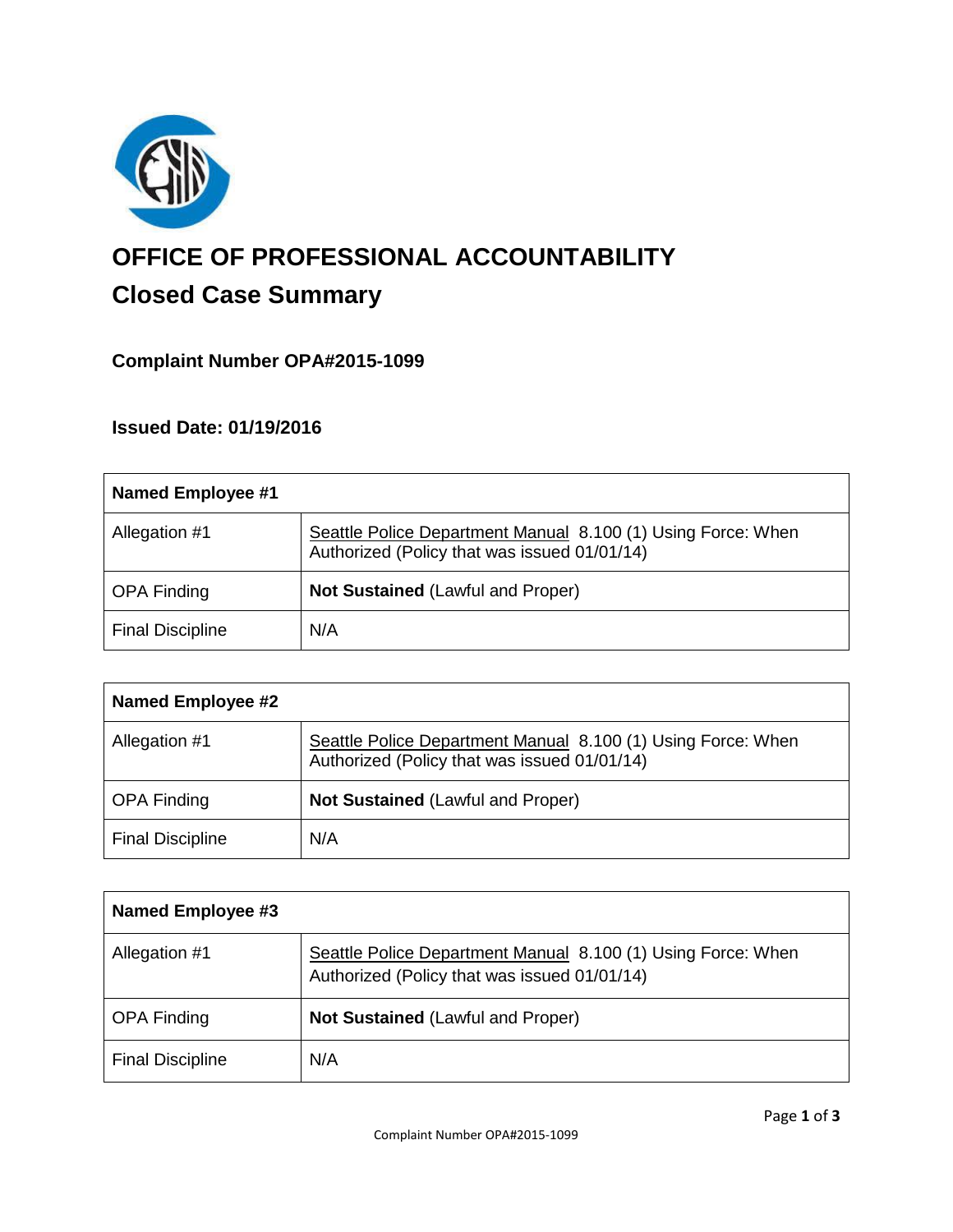| <b>Named Employee #4</b> |                                                                                                              |
|--------------------------|--------------------------------------------------------------------------------------------------------------|
| Allegation #1            | Seattle Police Department Manual 8.100 (1) Using Force: When<br>Authorized (Policy that was issued 01/01/14) |
| <b>OPA Finding</b>       | <b>Not Sustained (Lawful and Proper)</b>                                                                     |
| <b>Final Discipline</b>  | N/A                                                                                                          |

| <b>Named Employee #5</b> |                                                                                                              |
|--------------------------|--------------------------------------------------------------------------------------------------------------|
| Allegation #1            | Seattle Police Department Manual 8.100 (1) Using Force: When<br>Authorized (Policy that was issued 01/01/14) |
| <b>OPA Finding</b>       | <b>Not Sustained (Lawful and Proper)</b>                                                                     |
| <b>Final Discipline</b>  | N/A                                                                                                          |

| Named Employee #6       |                                                                                                              |
|-------------------------|--------------------------------------------------------------------------------------------------------------|
| Allegation #1           | Seattle Police Department Manual 8.100 (1) Using Force: When<br>Authorized (Policy that was issued 01/01/14) |
| <b>OPA Finding</b>      | <b>Not Sustained (Lawful and Proper)</b>                                                                     |
| <b>Final Discipline</b> | N/A                                                                                                          |

| <b>Named Employee #7</b> |                                                                                                              |
|--------------------------|--------------------------------------------------------------------------------------------------------------|
| Allegation #1            | Seattle Police Department Manual 8.100 (1) Using Force: When<br>Authorized (Policy that was issued 01/01/14) |
| <b>OPA Finding</b>       | <b>Not Sustained (Lawful and Proper)</b>                                                                     |
| <b>Final Discipline</b>  | N/A                                                                                                          |